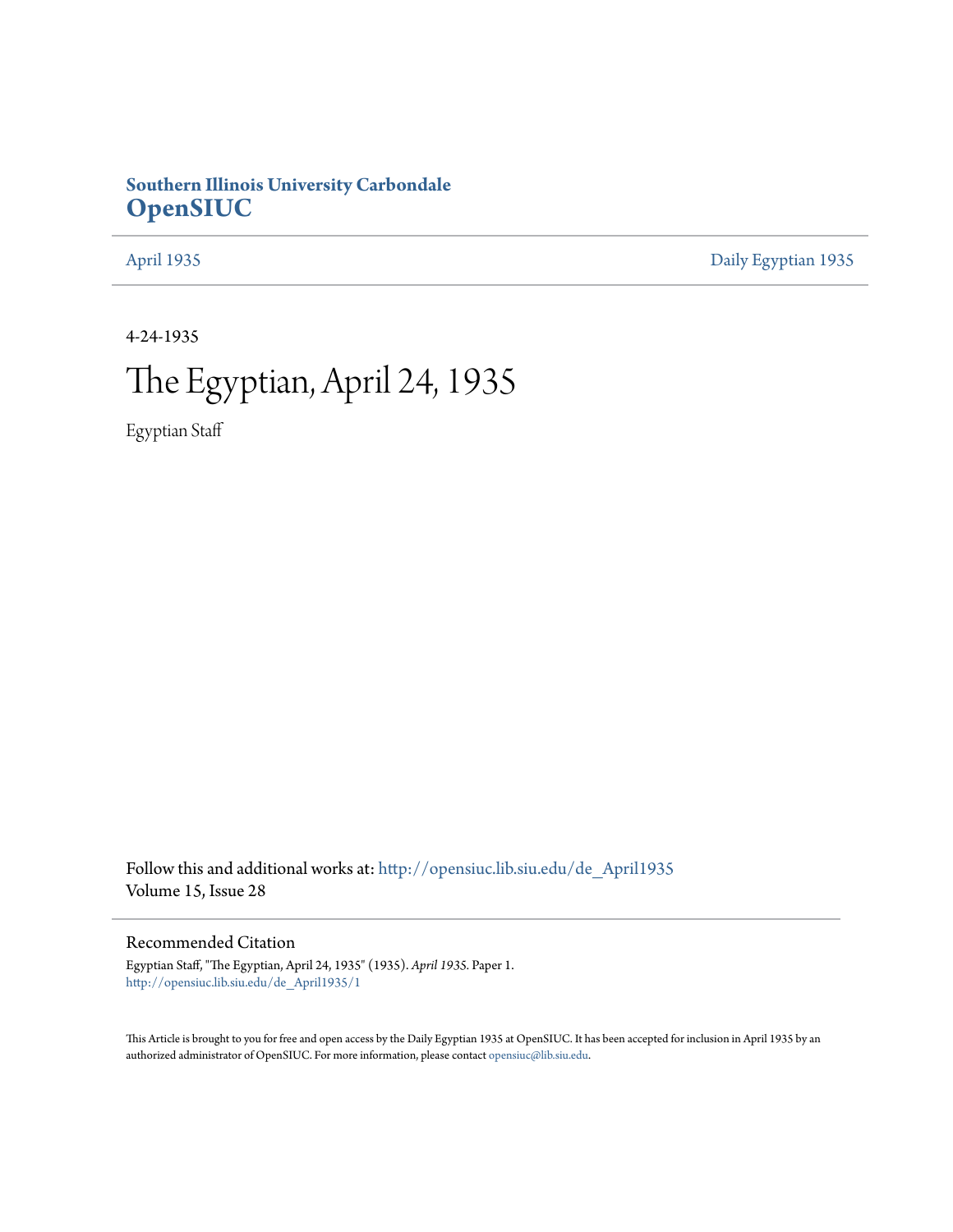

CARBONDALE, ILLINCIS, WEDNESDAY, APRIL 24, 1935 .

 $\overline{\overline{\text{volume}} \times \text{v}}$ 

## **LC.P.A. TO TALK OVER NATIONAL FRATERNITY IDEA**

COMMITTEE REPORT TO BE<br>HEARD BY DELEGATES TO<br>PRESS CONFERENCE

One of the chief topics to be social science teacher.<br>Clients and qualifications of a discussed by the Hinois College Mr. Lentz emphasized the in-<br>Press Association in its annual Portance of the instructor's work<br>conferen conference, to be held at S.I.T.C. the halo conference, other qualifications<br>May 3 and 4, is the matter of a which he listed were an extensive and  $v_0$  and  $v_1$ , are motett or  $a_1$  which he instead were an extensive and hence a terminonal hence are the state of  $a_1$  is high degree of scholarship. The both mean and women. Constantly to  $|a_1|$  is high degree both men and women. Composition the influence winds a committee of DeKalb and sponsor of his community as well as his the idea of such an organization, school. will present, either in person or by proxy, a report to the delegates concerning organization plans of college honorary various state iournalistic fraternities. Miss For arty has served as chairman of a arty has served as chairman of a **SOUTHERN TENNIS** the several groups, their constitutions and their arrangements

tions and their arrangements.<br>The idea advocated by Miss<br>Tegratry, and unofficially approved<br>side y local journalists, is to com-<br>sider expanding one of the lilinois<br>college fracterities, or better yet,<br>incomending the dem

six conference members concerns censorship of college news publicetions

### Conference Schools Show Great Interest

Conserver Scutter and Conservation of the coming press<br>conference is high at the various schools, according to cammunications<br>for the strength of the L C. P. A.: Several have already signified the<br>interval from a received

are now in the hands of R. R.<br>Barrow of the University of Illi-<br>nois School of Journalism and Director of the Illihosis College Press<br>Association. Mr. Barlow, with the solution others of the journalism school<br>for faculty,

From the various<br>chool Representative publications from the various schools which were entered in the of<br>proget will be on display at the edgreention. Japane Cross of the Egyptian<br>staff is contest display manager. Daniel f publications Representative

The feature address of the con-<br>rention will be by Daniel Bishop,<br>extromist for the St. Louis Star-<br>Times. Mr. Bishop's subject will<br>be "The Development of the Gar-<br>toon or Caricature from Egyptian<br>Times Through to the Am

**Illinois Teacher** Contains Article

An article, "The Social Science"<br>Teacher," written by E. G. Lencz, of the History department, appears in the April issue of the particular<br>Blinois Teacher. Written upon<br>reguest of the editor of the magnetic reguest of the azine, the contribution discusses<br>the duties and qualifications of a

noon.<br>Other articles which Mr. Lentz Other articles which Mr. Lentz<br>has written have appeared in the<br>Illinois Teacher and the Journal<br>of the Illinois State Historical So-

# **TEAM BEATS CAPE IN SEASON OPENER**

### **BULLETIN**

**BULLETIN**<br> **CELETING THE SUPPLE TO CONSTRANT CONSTRANT CONSTRANT PROPERTIES AND NOTE AND NOTE FOR FORMAL WARRING THE PROPERTIES CONSTRANT FOR FORMAL SUPPLY SUPPLY SUPPLY SUPPLY SUPPLY SUPPLY SUPPLY SUPPLY SUPPLY SUPPLY SU** 

In the first engagement of the season, at Cape Girardeau last<br>Wednesday, the S. I. T. C. tennis Wednesday, the S. I. T. C. tennis<br>team emerged victorious over the<br>Indians by winning five of the<br>nine matches scheduled, two doub-

eral have already signified their Indians by winning the of the bine<br>thin the conductants of sending strong regree less and these signes. The ment to send<br>tations to the two-day gradh – make the trip were Favreau, Syering

In the singles engage<br>number of the following results: Note that with the following results: Foveral lots to Manley 6-1, 6-3. Luces<br>on from Huesmann, 2-6, 6-2, 6-3. Trouten defends the part of the following results:<br>Trout In the singles engagements,<br>each team won three matches with

be "The network from Egyptian | doubles combinations, well-<br>toon or Caricative from Egyptian | doubles combinations, well-<br>There Theoreth I. the American is could be formed. With this pure<br>qualified to talk on carried rea

## 'WHISTLING IN THE By E. G. Lentz DARK' LEAD TAKEN **BY HARRY MINTURN**

WELL KNOWN PRODUCER<br>HANDLES GANGSTER ROLE<br>IN ROAD COMPANY

Harry Minturn one of Americally building one of Amer-<br>ica's hest known leading men. will. reas best known leading masculine role in entation of Philip Barry's "Holi-<br>play the leading masculine role in entation of Philip Barry's "Holi-<br>"Whistling in the Dark" when day" by the Zetetic literary so-<br>this famous Br nuou anno an pearana na bhaile ann an Aonaichteach<br>Aonaichteach<br>Aonaichteach<br>Dondale under the anspiest of the<br>bondale under the anspiest of the<br>Aonaich of University of Scotland, The High Stars as Helen Hayte, the<br>Party Auditorium on May 6. The pro-Four of "Elizabeth the Queen."<br>
Mr. Minturn will play the part of  $\overline{M}$ . Minturn will play the part of  $\overline{M}$  condition, the gangster chief-<br>
Usin in "Whistling in the Dark."<br>
Comedy and mystery are com-<br>
binds in "W

If ying it,<br>
If ying it,<br>
If ying it,<br>
Nany of Broadway's leading Morgan and Ernest<br>
Nany of Broadway's leading Geraldine Morgan and Ernest<br>
setted with Mr. Minturn in the themselves as campus troupers in<br>
production. The

Earl Jamison. Farl Jamison.<br>
Parl Jamison in the Dark" is an example of the modern type of play brought into prominence by play brought the recent revival of interest in the theatre. The play has attracted on the considerable success i ed considerable success in its present tour of the country and will<br>be a real treat for Carhondale<br>playgoers.

 $\begin{tabular}{c|c|c} & \multicolumn{4}{c}{\textbf{case}~\textbf{Rachel}} & \multicolumn{4}{c}{\textbf{case}~\textbf{Rachel}} & \multicolumn{4}{c}{\textbf{case}~\textbf{Rachel}} & \multicolumn{4}{c}{\textbf{case}~\textbf{Rachel}} & \multicolumn{4}{c}{\textbf{Malelle}} & \multicolumn{4}{c}{\textbf{Malelle}} & \multicolumn{4}{c}{\textbf{Malelle}} & \multicolumn{4}{c}{\textbf{Malelle}} & \multicolumn{4}{c}{\textbf{Malelle}} & \multicolumn{4}{c}{\textbf$ 

consider the play, a Broadwig success Theory and The play, a Broadwig success of last sets<br>on, that sets and the play of the play of Scotland. She was sup-<br>ported by Paulum Production of Scotland. She was sup-<br>ported by Pa

# Annual Egyptian<br>And Mu Tau'Pi<br>Dinners This Week

The annual Egyptian dinner fo members of the retiring and in-<br>coming staffs will be held tonight coming starfs will be held tonight<br>at the Kater Inn, Du Quoin. About<br>thirty-five journalists will attend<br> $\lambda$  According to the custom instituted by Orville Alexander in<br>1931, the retiring editor will house in 1931, the ret

coming year.<br>Friday night Mu Tau Pi, hon-<br>prary journalistic fraternity, will<br>hold its initiation and dinner for

.<br>Socrats Announce **Cast of Spring Play Following Tryouts** 

Tryouts for the Socratic play, A Murder Has Been Arranged were held Monday afternoon in Latin-American Socratic hall. This play will be offered Thursday night, June 6 in! Shrvock Auditorium. The previous night is the date for the pres entation of Philip Barry's "Holi-

The Socratic tryouts resulted in<br>the selection of the following cast: wing cast Maurice Mullins ........ John Straub<br>Jimmy North .... Ernest Brashear

Miss Groze Ruth Nast Cavendish, to be announced later 14, and a committee has been ap-<br>heavy role of the play, was a pointed to make the final arrange-<br>heavy role of the play, was a pointed to make the final arrange-<br>member of the cast of "Al ductions.

ductions.<br>
Grandine Morgan and Ernst<br>
Granden, freshmen, established<br>
themselves as campus troupers in<br>
"The "n" and "Three Cornered<br>
Moon." Both are members of<br>
Strut and Fret Little Theatre.

gave "

ability. Judges for the tryouts were Miss Julia Jonah, Mr. John I. Wright, Miss Esher Power, Edina. Comparent Communication Smith, Dr. The<br>Imm Keleyer, Miss Madeline Smith, Dr. The Smith, Dr. The<br>Smith, Dr. Themas Keleyer,

At the annual Hi-Tri confer for high school students to be held at Marion on April 27, Anna Lee<br>Moore will address the group on More will address the group<br>of the Y. W. C.  $\Lambda$ . In college.<br>Other cabinet members who will<br>Other cabinet members who will steed<br>steed the conference are Betty<br>Jones, president; Zella Boner, program chairman; and Ilecta Walk-

er, secretary of the T. W. C. A.<br>Getting acquainted with the plane<br>of high school students who want<br>to attend college will be made the<br>chief objective of these delegates. A program of musical numbers<br>was presented under the direction<br>of Zella Boner last night at the of Zella Boner last night at the regular meeting. The program<br>opened with pep songs led by<br>Anna Lee Moore, after which<br>niumbers of a varied nature, in<br>niumbers of a varied nature, in<br>cluding piano and vocal solos,<br>were pre

The annual retreat for old and<br>new cabinet members will be held<br>April 27-28 at the country club.

## Vernon Crane, Robert Turner to be 1935-36 **Executives of Egyptian**

**Club Adopts New Organization Name** 

Modern Problems club is name which has been adopted by<br>the former Latin-American club. the former Latin-American cuto.<br>When first organized the club centered its programs around the Latin-American countries and our relations with them. However the program was soon broadened to Theorem was soon broadend to<br>  $\frac{1}{1}$  increase on broadend to<br>  $\frac{1}{1}$  include political, social and economic problems of current inter-<br>  $\frac{1}{1}$  that the name should be changed<br>  $\frac{1}{1}$  to one which more nearly e

## **EXPECT GAIN OF** 250 IN MID-SPRING **ENROLLMENT**

Ruth Ella Neal, Katherine Stan-<br>spring term last year was 263 and<br>and and Musette Carey have not for the preceding year, 232.<br>appeared in any pravious campus i Southern Teachers and Western<br>gave indication of considerable ial mid-term courses.

The History and Engine the graduate rest varieties of courses, the history classes numbering eight and Eng-<br>is a state and the set of the state of the state and the state are being offered in Renaisance<br>and Reformation, An and Reformation, Ancient Civilia-<br>ations, Recent American and Lat-<br>in-American history as well as the<br>basic courses in European Matory.<br>English methods, Grammar and Composition, Children's Litera-<br>ture, Freshman retetoric, non-dramatic literature, and Shaknon-gramatic therature, and changes<br>especial Pragedies and Romanc-<br>gs will be the course offerings of<br>the English department.<br>The Education department of-

 $\frac{1}{2}$ 

ment.<br>Beginning courses in French.<br>Zoology and Chemistry and the<br>usual course in health-education is scheduled.

## OLIVER KARRAKER NEW<br>HEAD OF FRENCH CLUB

The French club elected offic-<br>ers for che 1935-36 terms at its<br>last meeting on April 8. Those<br>elected were Oliver Karraker,  $[ \begin{array}{c} \begin{bmatrix} \text{11} & \text{12} & \text{13} & \text{14} & \text{15} & \text{16} & \text{17} & \text{18} & \text{18} & \text{19} & \text{10} & \text{10} & \text{16} & \text{17} & \text{18} & \text{18} & \text{19} & \text{10} & \text{10} & \text{10} & \text{10} & \text{10} & \text{10} & \text{10} & \text{10} & \text{10} & \text{10} & \text{10} & \text{10} & \text{$ 

ELECTED LAST WEEK BY THE SCHOOL COUNCIL: TO TAKE<br>UP DUTIES TODAY

 $\overline{N_0$  28

Vernon Crane of Brookfield Missouri and Robert Turner of business manager, respectively, of the 1935-36 Egyptian at a meeting of the School Council last ing or the scribbi Council last their duties today, publishing their first issue next week.

Throughout the past year Mr. Crane has served as associate ed-<br>itor of the Egyptian. He proved his great value to college journ-<br>alism by his rapid rise from the position of competitor to that of -<br>associate editor during the first eleven weeks of this college year. He has consistently topped the list in quanticy of copy per issue, and he has measured up likewise in the quality of his work. One of his functions as associate editor has been the supervision of the sports page, which received maximum rating at the Columbia Scholastic Press Association consenorastic riess association con-<br>test this year. His prolific writing<br>has covered the divisions of<br>straight news, editorials, news fea-

. Mid-spring term classes will be straight news, editorials, news found<br>opened Monday in thirty-four ing, and sports. Mr. Crane is a contrast of twelve departiments. In the<br>material contrast of the second results of the i spring term last year was 263 and Year. He has been greatly in-<br>for the preceding year,  $\cdot$  322. Strumental, along with Joe Stor-<br>for the preceding nod Western in freeing the Egyptian of its<br>Southern Teachers and Western bleges in the state offering spec. funnatil record kept by Harrison<br>The History courses.<br>The History and English de-<br> $\frac{1}{2}$ Mic. Turner's efficiency in selling<br>runners. The History and English de-<br> $\frac{1}{2}$  and collectin ternity.

ternity.<br>Both the new executives will be<br>initiated into Mu Tau Pi, honorary<br>journalistic fraternity. Friday nieht

### Annual Interclass Debates to be Held Monday Evening

as will be the course offerings of The spring debates which comes the English department of annually as the climax of the details are smally methods courses in next Monday evening in the held at 730 pyrology. Pirmary Educ The spring debates which come

Light, Sound and Mechanics. Leadle on Charles Mathews, A new teachers course in Agri- but show had no collegiate experience, A new teachers course in Agri- but show promise of being alle Universal of the substantiate thei for class, are veterans of last<br>year's spring debates between the<br>Illinae and Forum. Both of these<br>debaters came out of the fray on<br>winning teams, hence have the advantage of experience. The sen-<br>for class team is compose or class team is composed of Mart-<br>given the and Lois Snider<br>who are completing outstanding<br>careers in college debating. The<br>April 29 debate will be their last<br>sppearance in a major forensic

event on this campus.<br>It is customary to have faculty

sented at society meetings during courses of twelve departments.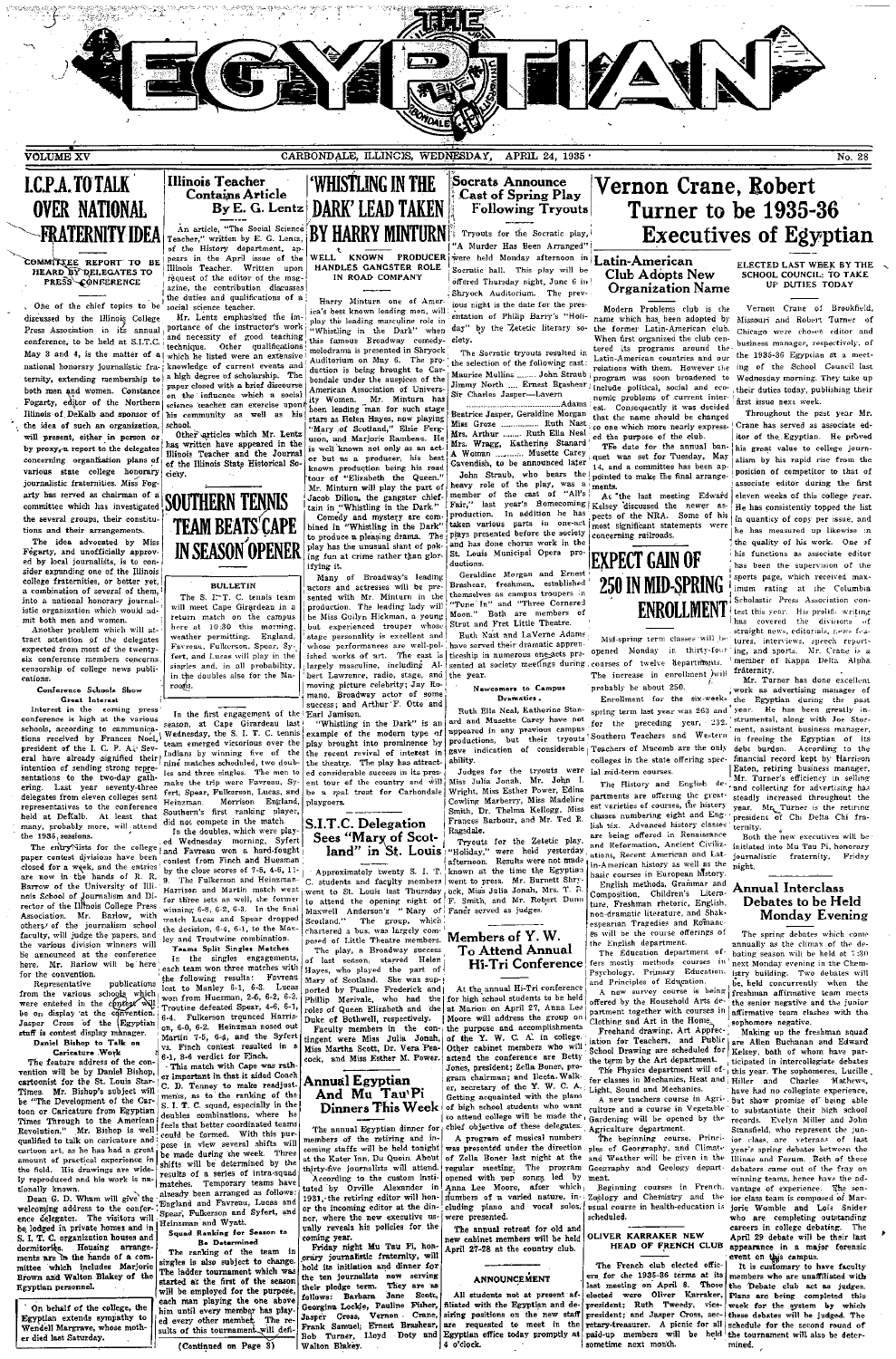

AGE TWO

Charter Member Illinois College Press Association Entered as second class matter in the Carbondals

## ost Office under the Act of March 3, 1879. **EDITORIAL STAFF**

| Associate Editors  ELIZABETH ANN WEST, VERNON CRANE |  |  |
|-----------------------------------------------------|--|--|
|                                                     |  |  |
|                                                     |  |  |
|                                                     |  |  |
|                                                     |  |  |
|                                                     |  |  |
|                                                     |  |  |
|                                                     |  |  |
|                                                     |  |  |
|                                                     |  |  |
|                                                     |  |  |
|                                                     |  |  |

EWS, JESSE WARREN, CECILE ROBINSON, GLENN FULKER.<br>SON, MARION RICHARDS, VIOLA CRIM, JENNIE LEWIS, ANN LANGDON, EVELYN MILLER.<br>SON, MARION RUELYN MILLER.<br>DOMPETITORS<br>Dire Beggoti, John McDonal, Anthony Venegoni, Loyal Compt  $\epsilon_{\rm A}$ 

# Associated Collegiate Press

### **BUSINESS STAFI**

HARRISON EATON **JOE STORMENT** Advertising Manager<br>Circulation Manager ROBERT TURNER LLOYD DOTY

### "GOODBYE TO ALL THAT"

This business of writing final editorials is not very pleasant. If we try to point out our accomplishments, we seem to be boasting. If we don't mention any thing constructive, it seems we haven't done anything.

So we'll just say we've tried to do our best. We've presented several plans all along, some of which have been<br>accepted, others of which have not been so enthusiastically presenced others of which have not been so enthusiastically<br>presenced others of which have not been so enthusiastically<br>received. Among the first group may be included the re-<br>vision of the class card system, revival of in

out to be a very good entertainment series.<br>
out to be a very good entertainment series.<br>
On the other hand we still have a baddy worn curtain<br>
in the Auditorium. Fratermities and sororities haven't en-<br>
triely abolished h

and any rate, we're glad you stood by us. Your patience and cooperation have meant a great deal to us. We can ask nothing better for the new staff than that you maintain that same attitude of patience and cooperation thro

### **OUR TURN**

As long as an Alumni Association was at best only a conjecture there was little active work that we as students could do to support the move. Now that the officers of the odder established association have added their effo

prospective animalines of this year's graduating class do?<br>We can work as units and is individuals to secure the<br>interest and cooperation of former graduates. We can<br>help the general committee to make contact with former<br>s planned for graduation week.

praimen for graduation week,<br> $\epsilon$  Providing the association gets off on a running start at<br>the banquet, leadership will naturally pass from present<br>students to new officers and delegated committes. But<br>preceding the week

### TO AN ASSOCIATE

Special recognition should be accorded Elizabeth Ann<br>West, whose work as associate editor has been excellent<br>all year. Her graduation will mean the loss of one of the<br>pest journalists, one of the best stage troupers, and o



 $\star$  .

It is with a great deal of please It is with a great a major-mache<br>the fish hook to Maxie Cassanova Rea,<br>prize sucker of the week—the<br>lead-plated angler's rod goes to Anna Lee Moore . . . give 'em a<br>big hand, folks . . . aren't they

Rossie Smith and Rita Braun<br>re evidently hitting it off togeth-<br>r again . . . Fuzz Hill struck out are evidently hitting it off togeth-<br>are ergain... Fuzz Hill struck out<br>with the redhead long ago...<br>someone seems to be doing better<br>than he could... I asked likey<br>wood had his Theta Chi pin... he<br>wood had his Theta Chi p

My, My, the spirt-ups that have<br>courred in the past couple of<br>weeks leave me aghast at the on-<br>ruah of events—Deborah Bow-<br>man gave Russell Reynolds back<br>to the Jondan and, and to relate,<br>to the boor lad doesn't seem to en joy life amongst his realishmed<br>gave some Deck purportedly<br>gave some youngster back, too,<br>but sither I never knew who it<br>was or else it's just slipped my<br>mind. . . Elsen Washburn and<br>but everything seems to be all<br>right no

right now...<br>
I grasp at the opportunity to<br>
release the news co a waiting<br>
usorid that Earl Hanson and Mar-<br>
usorid the severe strain placed<br>
survived the severe strain placed on'it one Thursday night several<br>weeks ago and seems now to be<br>holding together-in spite of Beth

noning together-<br>
To all practical intents and  $\Gamma$ <br>
To all practical intents and<br>
purposes LaVerne Adams and<br>
Ethel Fern Atwell are going<br>
steady... I don't know whether<br>
what it is mounts to.<br>
what it is mounts to the l

To all practical intention and  $\mathbf{A}$  is a state of the spin Bell adjoint in an all properties and the spin and the spin and the spin and the spin and the spin and the spin and the spin and the spin and the spin and the Understand I don't know, but a<br>little bird don the meth eight<br>at 1907 south Thompson sortal<br>timed on for a while two or<br>three weeks ago ... Insulador<br>three weeks ago ... Insulador<br>was gone or something of the sort;<br> $\text{Cage$ 

new man.

Experience Cox just round out transfer<br>praising of Eugene Cox, there is<br>some sort of a mystery between<br>him and Mary Breckenridge, but<br>I can't find out for the life of me what it is. hat it iz. . .<br>Due to an error on someone's

Due to an error on someones<br>part last time the Sphinx was pub-<br>lished Eloise Wright was said to<br>have been picked as best looking<br>girl by Bob Berry . ..which isn't<br>right—it was Bob Reeves...<br>Jum Gray and Maxime Steiner.

Jim Gray and Maxim Steiner<br>seem to be noing all right. I asked Jim one day though, to name<br>the best looking girl in school and<br>he said, "Nuts to you, I'm trying<br>to keep three of them fooled<br>to keep" three of them fooled SOCIETY NOTE: Catherine

SOCIETY NOTE: Catherine<br>
"Queenie" Huddleston and escort<br>
were 'way out in the hinterland<br>
beyond the reservoir a couple of Thursdays ago inspecting peach<br>blossoms. . Deah, Deah, aren't those ahftahnoons in the country

## **High School Notes**

Paul Knight, a former Univers ratu Kinght, a former University High School student, was a vis-<br>liter on the campus Monday. He<br>is soon leaving for Africa with an

is a<br>som leaving for Africa with an experiment prompary. A few weeks age,<br>the local garden cubu in Carbondale held<br>an essay contest in the various school. The essays were judged<br>in the same property of the same of the sup C.

Socratic Program Includes Play e Women," a one act play  $n_{\rm T}$ 

THE EGYPTIAN

"These Women," a one act play<br>givented by Ann Langdon, will be<br>greenated at the Socratic society<br>presented at the Socratic society<br>meeting tonight. The cheracters<br>are Richard Ames, John McDon-<br>add, Amy Chauvanet, Margarét<br>

Musical numbers on the pro nusical numbers on the pro-<br>gram are a trombone solo by Fred<br>Besant, a musical reading by Win-<br>ifred McGuire, a piano duet by<br>Jean Rose Felts and Louise Jean<br>Wedell.



SIGMA SIGMA SIGMA<br>Jane Federer, senior, was elected<br>president of Alpha Nu chapter<br>for the coming year. Other ofed president of Alpha Nu chapter<br>for the coming year. Other of-<br>ficers are vice president, Mary<br>Lawrence; treasurer, Barbara<br>Jane Scott; recording secretary,<br>Vivian Fawcett; corresponding<br>secrecary, Eula Mae Williams.

## DELTA SIGMA EPSILON<br>Eloise Wright was installed

Eloise Wright was installed as<br>president of Alpha Delta chapter<br>for the coming year. Miss Wright<br>was re-elected. Other officers in-For the counterparts of the following in the content of the stabled are house president, Rita Down the Brann; rice-president, Betty Mc Backbone street Ellistating; chaptain, Dophilop Har- Of the corresponding. severally st chairman, Mary wice<br>Wright.

## KAPPA DELTA ALPHA

### **BOOK REVIEW**

BOOK KEVIEW This, This was all all the same priories. This is a set of the set all the set of the set of the set of the set of the set of the set of the set of the set of the set of the set of the set of the set of the set

and his wife, O-lano of "The Good"<br>
Parth" influences every page of  $\frac{1}{2}$  the novel.<br>
Texth" influences every page of  $\frac{1}{2}$ <br>
the novel.<br>
Influences every page of  $\frac{1}{2}$ <br>
the novel. However, the store of Nang-La

of using dozens of "ands," "ifs"<br>and "buts" in her sentences. She<br>discarded this useful formula and<br>uses in its stead, a more direct<br>though less forceful style.



**REFLECTIONS RY F S** 

**Theory** Easter,<br>And he woke up.<br>The sun was<br>Shining In his Poom  $A \dot{B}$ d he arose From between<br>Dirty blankets And musty<br>Quilts.

Holtingly His toes touch<br>The cold, bare tourbad Floor,

A floor, white-hot<br>Compared to<br>His heart And soul And sour.<br>
As he gazed<br>
From the<br>
Window of his Gloomy. Third floor room He sav<br>Easter, *Easter*,<br>Easter in th

Sense of new Clothes. From the door of the church,<br>
Parther<br>
Down the<br>
Backbone street Poured a<br>Steady stream of<br>Church goers,—<br>Some habitual,

...<br>Grownups --Each had  $O<sub>m</sub>$ 

On<br>Something new.<br>Young ladies<br>And misses,<br>Gaudily garbed in

He saw all This.

|<br>| Yawn<br>| He climbed in He chinoed in<br>Again between<br>The dirty blankets<br>And musty

Quilts. George Young

First Class Hand Laundry 209 W. Monroe Street<br>Carbondale, Ill.





**Meet YourFriends** Whether it's for buss or pleasure, or<br>h, meet your mess or pleasure, or<br>heath meet your reflections at University<br>Cafe. Others have<br>done it repeatedly<br>and found fine food,<br>fine drinks, and per-<br>fect service all in a combination happy combination<br>of informal friendliness. Our low prices<br>contribute one more<br>reason why your<br>should dine at University Cafe



## **Faculty News**

Dr. W. M. Bailey recently received a card from W. Kadorsky. ceived a card from W. Kadorsky, a Russian botanist at the Peda-<br>gogical Institute, Ordjonikidze, North Caucassus, U.S. S. R. re-<br>questing a copy of Dr. Bailey's<br>paper, "Structural and Metabolic paper, surfaceural and methodologies of Solating Seeds of Phaseolus." Upon request, Dr. Bajley has also sent copies of this paper to Dr. M. Kondo, of the Obara Institute for Agricultural Research in Okavama, Japan, and

Research in Okayama, Japan, and to the University of Hawaii.<br>Dr. Mary M. Steagall and Miss<br>Hilda Stein will leave Friday for<br>a week-end field trip at Reelfoot<br>Lake. While there, Dr. Steagall<br>Lake. While there, Dr. Steagall will present a paper before the

will present a paper before the masses Academy of Science.<br>
Mrs. Simon Boomer' gave a musical tes Friday atternoon in honor of the fugalemy. Mass Bernard in the Bernard in the Science of the program consisted of Boomer and

Jarrett.<br>Dean George D. Wham address-<br>ed the Zetetic sociecy, Wednesday<br>evening on Robert Burns and his poetry

poetry.<br>
At a meeting of the South Side club Thursday evening, Dr. Otis<br>
Young reviewed the book by<br>
Young reviewed the book by<br>
Ralph Paine, "Lost Ships and<br>
Lonely Seas,"<br>
Miss Charlocte Zimmerschied<br>
and Miss Loui Rocch

week.<br>R. E. Muckleroy was the guest<br>speaker at the annual Father and Son banquet at the McLeansboro high school.

The faculty French study group<br>gave a pot luck supper Friday<br>night at the home of Mrs. J. M.

ngu. .<br>Marberry.<br>Dr. Thelma Kellogg and Miss<br>Fay Hart attended a performance<br>of "Mary of Scotland" nt St. Louis

of "Mary of Scotland" at St. Louis<br>Sacurday at St. Louis<br>Barchard P. E. C. H. Cramer spoke to International Redzions group of the<br>A. A. U. W. Thursday evening<br>current during the World War.<br>C. T. L. Beyer spoke to the<br>curre

The Home Economies class in<br>meal planning went to the home<br>of Miss Hilda Stein last Wednes-<br>day to study her collection of old

china.<br>
The English department was<br>
entertained with a pot luck sup-<br>
per at the home of Miss Mary<br>
Crawford in Jonesboro last Wed-<br>
mesday. Miss Julia Jonah, Dr.<br>
Theima Kellogr and Ted Hags-<br>
dale gave a report on the re

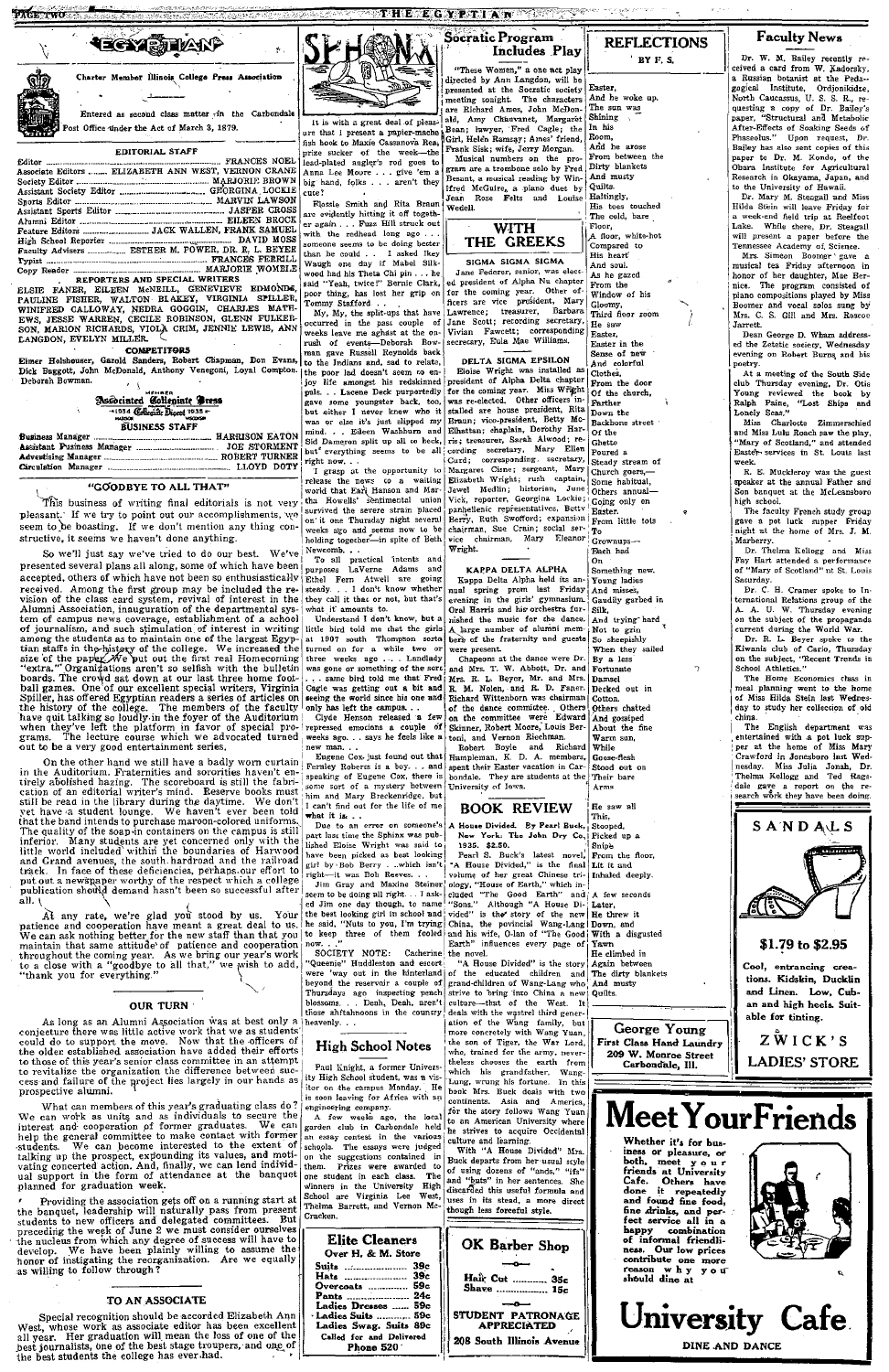**THE EGYPTIAN** 



L AND PAYTON SET NEW<br>OLLEGE RECORDS IN<br>JUMP AND HURDLES co

Winning eleven firsts in fifteen<br>events, the Southern track and<br>field team was victorious in the field team was victorious in the<br>quadrangelar meet at Lebanon<br>Friday with a grand total of 96<br>points. The Marcons' nearest rival<br>was illinois College with 30 points,<br>while McKendree had 26 and<br>Shurtleff 7 points.

FIG. III WARD TO YARD THE TREE TO A THE MANHER TO REFERENCE IN THE MANHER TO WATER THAT THE REPAIR OF THE MANHER TO WARD THE TREE THAT THE TREE THAT THE TREE THAT THE TREE THAT THE TREE THAT THE TREE THAT THE TREE THAT TH

er also won the discus with a fling<br>or 121 feet, 7 inches.<br>Individual scering honors went<br>to Payton with 14 14 points. He<br>won the 220 yard dash, 220 low<br>hurdles, and was second in the minimal reduction,<br>the the winning rel

von the 220 yard dash, 220 low off two Wet City pitchers, Gerald<br>hurdles, and was escoped in the Davidson and Wesley Harrole.<br>
century, in addition to equid in the fit was to the winning relative the winning relation to t

## COLLEGE BASEBALL LEAGUE STANDINGS

| Team                 | w | $\mathbf{L}^{-1}$ |    |
|----------------------|---|-------------------|----|
| K. D. A. 2           |   | 01.               |    |
| Chi Delta Chi 2 0 1. |   |                   |    |
| Faculty $\ldots$     |   | 01                |    |
| $F1v$ Swatters 1     |   | 01.               |    |
| Monkeys 1            |   | 01                |    |
| Hunky Dories 2       |   | $\mathbf{1}$      | ٠  |
| Purple Raiders 1     |   | 1.                |    |
| Y. M. C. A. 0        |   | $\mathbf{1}$      | J. |
|                      |   | 1                 | l, |
| Meddlers 0           |   | 1                 | l, |
| Wet City Flashes 0   |   | 1                 | ï  |
| University High 0    |   | $\mathbf{1}$      | l  |
| 1 Тарра Кеg 0 2      |   |                   | l, |
| Etherton Tigers 0    |   | 2                 |    |

## THE LEADING HITTERS

AS OF THIS MORNING (Shave, Swatch 12 3 2 1000<br>
Brach 12 3 2 1000<br>
Brach 1 3 3 2 1000<br>
Bretoni, K.D.A. ....2 6 1 5 .833<br>
Crausey, Faculty .....2 6 1 5 .833<br>
Crausey, Faculty ....2 6 1 3 2 .667<br>
Stewart, Fightes ... 1 3 2 2 AS OF THIS MORNING



This Marion senior has been onof the Marcon pole vault mainof the naroon pole value in<br>stays for three years, winning a<br>letter each year. He has competed<br>in twenty-one meets, including<br>three State Teachers' College car-<br>mivals, and has scored in nineteen<br>mivals, and has scored in While Macedurev is<br>all  $\Delta v$  and three State Tenchers' College ear-<br>Shurtleff 7 points.<br>Shurtleff 7 points.<br>Shurtleff 7 points.<br>Since between broken. En this constant on the result of second records were broken. Eq. Where

the Flashes down with six hits while their team attack netted ten off two Wet City pitchers, Gerald

the Davidson and Wesley Harrolle.

we of them doubles and one a<br>homer, the Fly Swatters bumped<br>Buddy Logan for 17 runs in three<br>himings. Logan was relieved by<br>linke and the difful and the<br>difful and the tired Fly Swatter<br>sluggers the remainder of the

In the first inning the victor<br>put together three doubles, two put together three doubles, two<br>significant comples, two significant conductions in the next transm and<br>significant in the next transm and select the select of<br>seven in the third as the High School defense cracked.<br>Bardon  $000$ 500 000 000 000

 $\begin{array}{|cccccccccccc|}\hline &1&2&3&4&5&6&\text{ R H E}\\ \hline\text{F. Swat.}\quad &4&6&7&0&0&0\text{---}17&14&3\\ \text{U. High} &\dots&0&01&0&0&1\text{---} &2&4&4\\ \hline \end{array}$ For Quality Service **TRY Sam Morris** Haircuts 35c-Shaves 15c

**Sports Slants** ALONG THE BASELINES

Fans at College Baseball league<br>games got to see an unique event<br>in history the last two times out<br>for the Faculty nine. Dr. R. L.<br>Beyer, league Commissioner, played right field and kept score at-<br>the same time. Great hilarity was

is a same time. Great hilarity was locationed as Dr. Beyer would re-<br>trieve, a hit, throw the ball in, and increase the party is considered to<br>the book either in his pocket or the party of the proper of the ground near hi

John Stewart, Wet City short-John Stewart, wer city shear. Lowell in<br>stop, had trouble keeping out of Jesse Wa<br>the way of the ball in the Flash-<br>ially well.<br>ially well. the way of the ball in the Fisser<br>Faculty game. A grounder took<br>a bad hop off his chirr, a throw<br>in from outfield bounced off his<br>leg, and in fielding practice he<br>stopped one with his chest. Despite<br>this bad day in the fie out a pair of neat singles.

Local baseball fans will have<br>ample opportunity to see base-<br>ball's great in action this week.<br>The world's champion St. Louis Cardinals were booked to open The vine of the outstanding squade Cardinal week-day games will be a set and so-bare and their home states in the Carlier of the state of the state of the state of the state of the state of the state of the state of the st their home season yesterday at

Louis Channes ... The Marcons channel at the Book of the Firstnon of the Hotel Jefferson, Band at the Book of the Marcons of the Marcons of the Channel at the Channel Channel at the Channel at the Channel and the Channel feature of the program was a din-

or Stephen and Raveau vs Spear. [min like out of sixty-<br>received means of Spear.] There are yet two means of the set of the set of<br>the mean of the set of the set of the set of the set of the set of<br>the progress of the tou

When In a Hurry

TO GO PLACES CALL US

We Employ

STUDENT DRIVERS

Also Special Bus Trips

YELLOW CAB

**PHONE 68** 

Earl Throgmorton, Mgr.

 $\begin{cases} \textbf{Western:} & \textbf{Factor is} \\ \textbf{an outfielder and was regarded as} \\ \textbf{a fine young prop.} & \textbf{Re bated} \\ \textbf{a.} & \textbf{fin 110 games, most of which} \\ \textbf{the played in a Miner uniform.} \end{cases}$ 

Dr. C. H. Cramer, faculty receiver and hitting star, has been<br>at bat officially six times, and he<br>has scored six runs. He has four<br>hits to his credit, and two walks. Games have been exceptionally well umpired considering the fact that there are no regular arbiters. Each game it is necessary to pick

Warren have served

Interestive High School dropped<br>
a close game last Saturday to the<br>
Royalton High team, 2 to 3. Bobl<br>
Sanuders and Buddy Logan held<br>
interiors to four hits, but Sene,<br>
hurling for Royalton set Universe.<br>
interiors and Budd ity High down with only two<br>singles. Both teams played ersingles. Both

Forms but<br>
University High hag-as its next<br>
opponents outside of the intra-<br>
mural league the McClure nine,<br>
the game being scheduled here for<br>
May 3. Olive Branch will be play-

League Teams Will

Flow

**BUZB** 

The F

City Creamery

PHONE 90

**Pasteurized Produ** 

**PLEASANT HILL HIGH WINS<br>ANNUAL RURAL TRACK AND<br>FIELD CARNIVAL FRIDAY** Pleasant Hill won the annual

reassin min wou tue annual represent metal represent and field meet Friday at Pleasant Hill.<br>The winners scored 26 1-2 points to lead Rock Springs with 20 1-2  $\omega$  read routes Springs with 20 1-2<br>points. Buncombe with 19, Wag-<br>ner with 5, Pleasant Grove with 4, and Backles with 1 Dynt trailed<br>the leaders. Ward Dillow, super-<br>viary teacher; and Liopy Dispyring teach-<br>and James O squad.

uau.<br>Events of the meet were run svents of the meet were run-<br>ning and scanding broad jump,<br>high 'jump, baseball throw, and<br>50-yard dash.

COLLEGE BASEBALL<br>LEAGUE SCHEDULE

Wednesday, April 15: Old<br>Field, Meddlers vs. Y. M. C. A. New Field, Monkeys vs. Ramblers.

-----<br>-Thursday, April :<br>Field, Wet City Flashe  $26:$ .<br>vs. Fly Swatters. New Field, University High vs. I Tappa Kegs.

# SOUTHERN TRACK **TEAM TO GO TO E.I.**

Cancileaton team successed in wire<br>name of the and type of another. With and Broyles, the E. Initiers, i.m. first and second<br>respectively, while Bradley tie<br>respectively, while Bradley tie<br> $\text{Reed}$  Tulls in the pole value

**LEAGUE LEADERS IDLE IN WEEK'S BASEBALL PLAY** 

**PAGE THREE** 

## --<br>MONKEYS PLAY RAMBLERS,<br>SWATTERS MEET FLASHES IN HEADLINE GAMES

This week's games in the College Baseball league brings together most of the second divison teams in contests which will practically eliminate the losers .<br>from title considerations. The three leaders, K. D. A., Faculty, nd Chi Delts, each with two wins and no losses, are not carded for games this week. The feature<br>battles will pit the Monkeys<br>against the Fly Swatters. The watters and Monkeys have each won their only encounter in league play. The Monkey-Rambler clash is a postponed engagement from last week.

last week.<br>The Monkeys crashed out hine<br>hits and nine runs in their defeat<br>of the Y. M. C. A. to stamp them-<br>solves as a title concender. Ar-<br>beine; in setting the Y. M down<br>with two hits, buy a mark for<br>pitchers to shoot ties for the Monkey nine, while



## **DALLAS YOUNG** Tommy Dunn and Dallas Young<br>are co-leaders in the attack.

Fligor Again Hurling For Ramblers

Ramblers<br>
In their only game of the year,<br>
the Ramblers forced the Faculty<br>
co a seven iming contest before<br>
losing, 8-5. Maddox [and Fligor,<br>
the latter a leading twirler for the

4 for the Cardinal Basebury former since 11 and net may be seen a correct to prince be a several interest of the state in the state of the state in the state in the state in the state in the state in the state in the stat

| husky catcher. The frat                               | ble addition in J. Fred Saturday was timed around 2:05. pionship.                                 |
|-------------------------------------------------------|---------------------------------------------------------------------------------------------------|
| ve been playing with Bob<br>an infielder catching for |                                                                                                   |
| time in his life. Although                            |                                                                                                   |
| s done a great job of<br>the hurlers, he will pro-    | <b>Cash and Carry</b>                                                                             |
| ake over an infield post<br>Crouch go behind the bat. |                                                                                                   |
|                                                       | Men's Suits Cleaned and Pressed<br>35с                                                            |
|                                                       | Felt Hats, Cleaned and Blocked  35c                                                               |
| <b>Flowers</b>                                        | Ladies' Plain Coats, Cleaned and Pressed  55c                                                     |
|                                                       | Ladies' Swagger Suits, Cleaned and Pressed  85c<br>Ladies' Dresses. Cleaned and Pressed  55c      |
| <b>UZBEE.</b>                                         | Ladies' Skirts, Cleaned and Pressed  25c                                                          |
|                                                       | Ladies' Plain Suits, Cleaned and Pressed  55c<br>Overcoats, light weight, Cleaned and Pressed 55c |
| 'he Florist                                           |                                                                                                   |
| Phone 374                                             | Any Garment in by 9:00 a.m. May Be<br>Had the Same Afternoon                                      |
|                                                       |                                                                                                   |
| <b>YORRORREASKA REARCHE</b>                           | ONE DAY SERVICE                                                                                   |
| nery                                                  |                                                                                                   |
|                                                       | PRINCE                                                                                            |
| roducts                                               | "WHO KNOWS HOW"                                                                                   |
|                                                       | Phone 372                                                                                         |
| Ю                                                     |                                                                                                   |
| <u>Carle Reversion Receptions to</u>                  |                                                                                                   |

placement is necessary to call<br>the plays. Dr. C. H. Cramer,<br>Lowell Trovillion, Ed Ghent, and